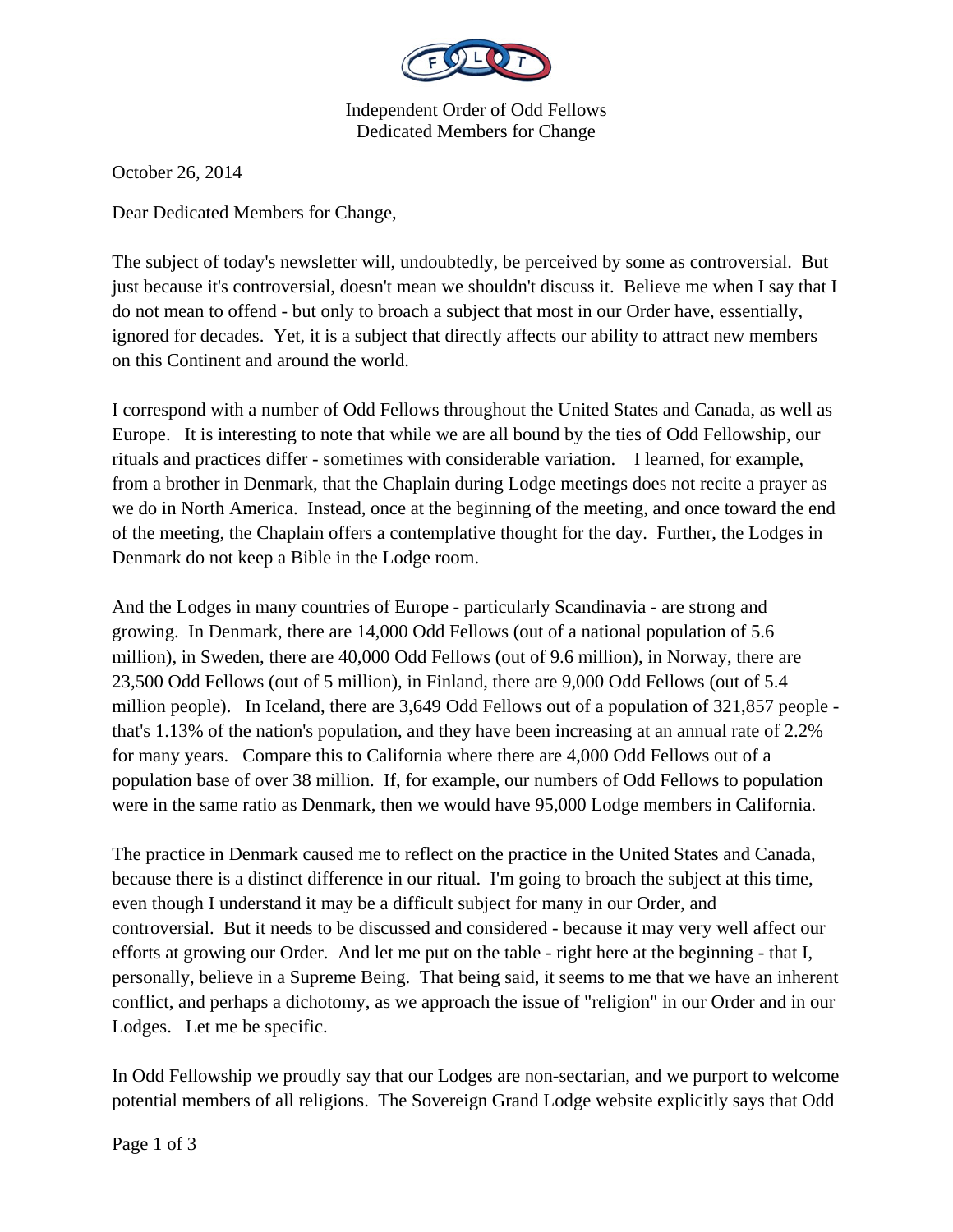

Independent Order of Odd Fellows Dedicated Members for Change

Fellowship is "non-sectarian". But what does that mean? The Merriam-Webster Dictionary defines the term non-sectarian as follows: "Not affiliated with or restricted to a particular religious group."

Are we truly non-sectarian?

It appears to me that we are not. Consider the fact that Odd Fellowship requires that a member must believe in "a Supreme Being" and we keep a copy of the Holy Bible in the Lodge room and we read from it. Parenthetically, we also offer a New Testament prayer in the Lodge. How are these practices consistent with being non-sectarian and being open to members of all religions? If we are completely honest with ourselves, we must conclude that they are not.

Further, there are major religions on this planet which do not have "a Supreme Being" - for example, Buddhists and Hindus. Our requirement of belief in a Supreme Being would seem to exclude these, and other people from membership. That is a real shame since one billion people on this planet are Hindu, and another 400 million are Buddhists. Further, why does our nonsectarian philosophy compel the Old Testament in the Lodge room? There are religions - some with hundreds of millions of followers - which follow other books - the Koran, for example, or the Talmud, the Tripitaka, the Vedas, or even the Book of Mormon, etc. If one is a Christian, then the Lodge room and ritual is a very comfortable place. But if one is a follower of other religions - for example, a Muslim, or a Sikh, or a Hindu - the Lodge room can be quite uncomfortable and can conflict with their religious and spiritual beliefs.

And what about the Deists? Many great Americans were and are members of the Deist belief including Benjamin Franklin, Thomas Jefferson, Thomas Paine, James Madison, Ethan Allen, John Muir, Mark Twain, Thomas Alva Edison, Neil Armstrong, among others. Deists certainly believe in a Supreme Being - but they eschew the writings of man - such as the Bible, the Koran, the Talmud, the Book of Mormon, the Vedas, etc. Having a Bible in a Lodge room can be a direct affront to and uncomfortable for a Deist - yet Deists fit nicely in the requirement that an Odd Fellow believe in a Supreme Being. If we profess to be an Order that is non-sectarian, how is keeping and quoting a Christian Bible in accord with that philosophy?

How much more accommodating and truly non-sectarian is the approach of Odd Fellows in Denmark. In those Lodge rooms the Chaplain does not read a prayer - instead, the Chaplain offers a thought for the day at the beginning of the Lodge meeting and a thought for the day at the end of the Lodge meeting. And there is no Bible - or any other religious work - in the Lodge room itself.